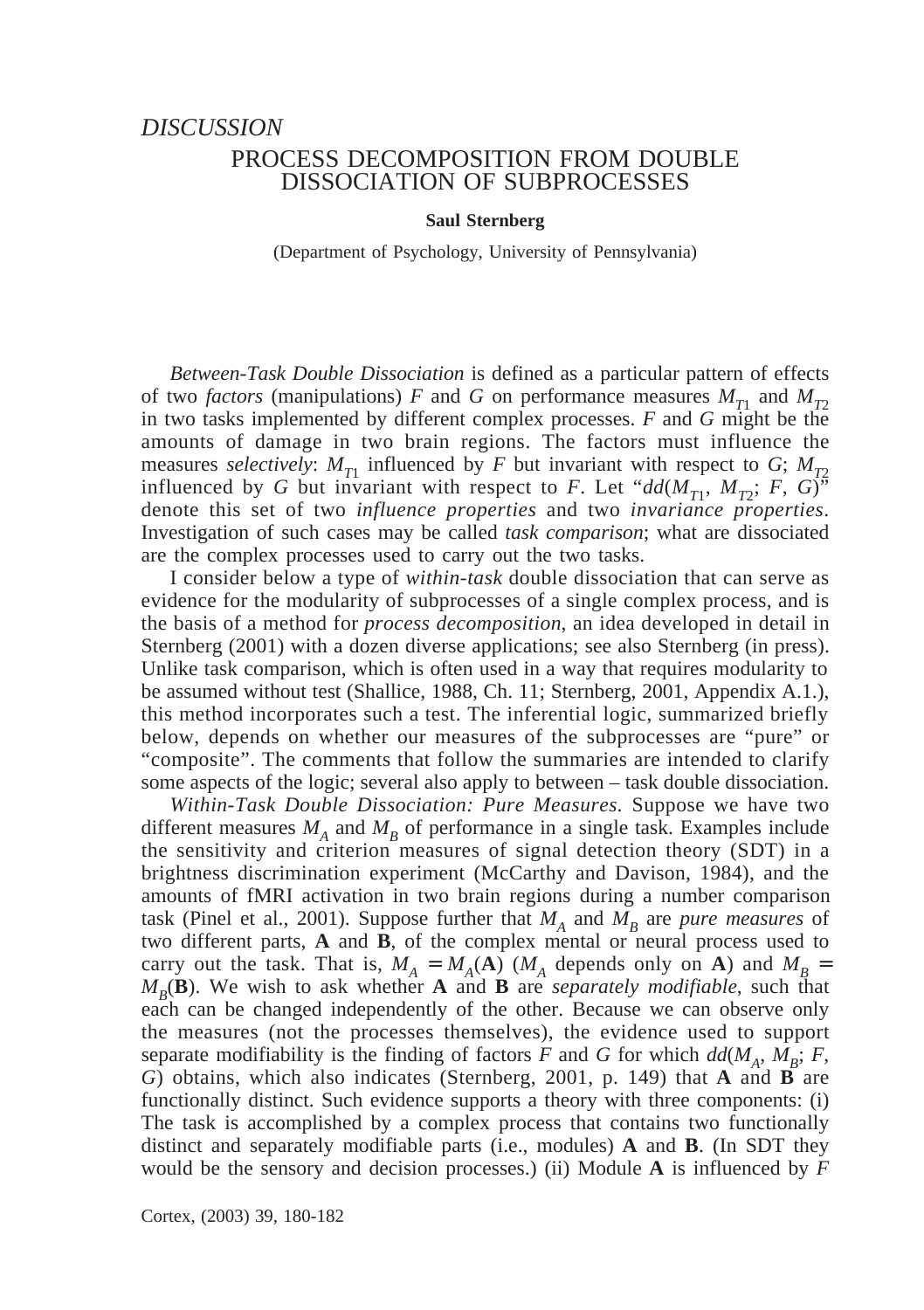but not *G*, while module **B** is influenced by *G* but not *F*. (iii)  $M_A$  and  $M_B$  are pure measures of **A** and **B**, respectively.

*Within-Task Double Dissociation: Composite Measure.* Suppose we have a measure  $M_{AB}$  of performance in the task (such as mean reaction time,  $\overline{RT}$ ) to which parts **A** and **B** both contribute:  $M_{AB} = M_{AB}(A, B)$ . Let their contributions be  $u_A$  and  $u_B$ . Unlike  $M_A$  and  $M_B$  above,  $u_A$  and  $u_B$  cannot be directly observed, but it is these contributions to  $M_{AB}$  whose double dissociation is of interest: Can we find factors *F* and *G* such that  $dd(u_A, u_B; F, G)$  obtains? Inferring (rather than observing) such a double dissociation requires a hypothesis (or knowledge) about how  $u_A$  and  $u_B$  combine to determine  $M_{AB}$ : a *combination rule*. For example,  $M_{AB}$  might be equivalent to the *product* of  $u_A$  and  $u_B$  – a combination rule of *multiplication* (Roberts, 1987). Or  $M_{AB}$  might be equivalent to the *sum* of  $u_A$  and  $u_B$  – a combination rule of *summation*. (One circumstance in which summation is appropriate would be if the measure was  $\overline{RT}$ , if **A** and **B** were arranged as stages, and if  $u_A$  and  $u_B$  were stage durations; Sternberg, 1998.) Together with the hypothesized combination rule, the four *dd* properties lead to a prediction of how factors *F* and *G* combine in influencing  $M_{AB}$ . If the prediction is confirmed, this supports a theory with three components: (i) As above. (ii) As above. (iii) Measure  $M_{AB}$  depends on contributions from modules **A** and **B** according to the hypothesized combination rule.

## **COMMENTS**

(1) Among the four *dd* properties, one reason the two *influence properties* are needed is that they tell us that each factor is *potent* (can alter *some* process) and that each measure is *sensitive* (can be affected by *some* factor); these conditions are required for the two *invariance properties* to be meaningful.

(2) The invariance properties require careful assessment. It is seldom recognized that failure of a standard significance test applied to an effect is not, by itself, persuasive evidence for invariance: Such a failure could merely reflect variability and low statistical power. When an effect is claimed to be null it is important in evaluating the claim to have at least an index of precision (such as a confidence interval) for the size of the effect. An alternative is to apply an *equivalence test* (Berger and Hsu, 1996) that reverses the asymmetry of the standard significance test. In either case we need to specify a critical effect size (depending on what we know and the particular circumstances) such that it is reasonable to treat the observed effect as null if, with high probability, it is less than that size.

(3) The relation between observations of the *dd* properties and a claim (theory) of modularity is like the relation between any set of observations and a theory they confirm: The observations *support* but do not *entail* the theory, and the amount of support they provide depends, among other things, on the plausibility of alternative theories also consistent with them (Howson and Urbach, 1993).

(4) With a composite measure, factorial experiments are essential (to determine how the factor effects combine); with pure measures they are not